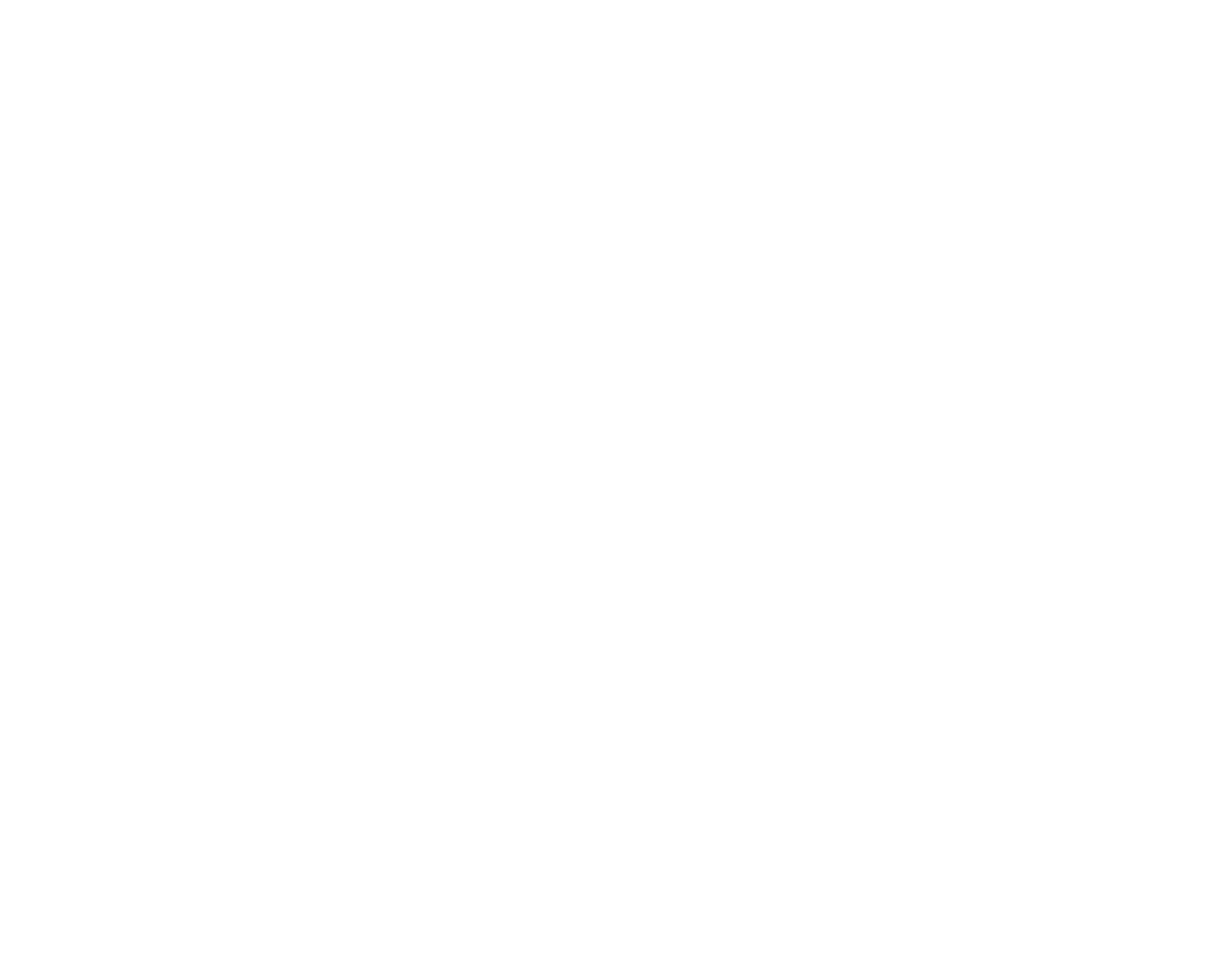| \$ in thousands for all items                                                        | Total             | <b>AEECA</b> | <b>CCF</b> | <b>DF</b> | <b>DA</b>        | <b>ESF</b> | <b>ERMA</b> | <b>FFP</b> |        | FMF GHP STATE GHP USAID |                  | <b>IDA</b> | <b>IMET</b> | <b>INCLE</b>    | <b>IO&amp;P</b>  | <b>MRA</b> | <b>NADR</b>      | <b>PKO</b> | TI USAID Admin |
|--------------------------------------------------------------------------------------|-------------------|--------------|------------|-----------|------------------|------------|-------------|------------|--------|-------------------------|------------------|------------|-------------|-----------------|------------------|------------|------------------|------------|----------------|
| GH/IP - MDR Financing                                                                | 40.600            |              |            |           |                  |            |             |            |        |                         | 40,600           |            |             |                 |                  |            |                  |            |                |
| GH/IP - Microbicides                                                                 | 45,00             |              |            |           |                  |            |             |            |        |                         | 45,000           |            |             |                 |                  |            |                  |            |                |
| GH/IP - Neglected Tropical Diseases (NTD)                                            | 102,500           |              |            |           |                  |            |             |            |        |                         | 102,500          |            |             |                 |                  |            |                  |            |                |
| GH/IP - New Partners Fund                                                            | 5,000             |              |            |           |                  |            |             |            |        |                         | 5,000            |            |             |                 |                  |            |                  |            |                |
| GH/IP - New Partnership Initiative (NPI)<br>GH/IP - TB Drug Facility                 | 17,743<br>15,000  |              |            |           |                  |            |             |            |        |                         | 17,743<br>15,000 |            |             |                 |                  |            |                  |            |                |
| INL - International Narcotics and Law Enforcement Affairs                            | 264,650           |              |            |           |                  |            |             |            |        |                         |                  |            |             | 264,65          |                  |            |                  |            |                |
| INL - CFSP, Critical Flight Safety Program                                           | 10,500            |              |            |           |                  |            |             |            |        |                         |                  |            |             | 10,500          |                  |            |                  |            |                |
| INL - Criminal Justice Assistance and Partnership                                    | 12,000            |              |            |           |                  |            |             |            |        |                         |                  |            |             | 12,000          |                  |            |                  |            |                |
| INL - Cyber Crime and IPR                                                            | 10,000            |              |            |           |                  |            |             |            |        |                         |                  |            |             | 10,000          |                  |            |                  |            |                |
| INL - Demand Reduction                                                               | 15,00             |              |            |           |                  |            |             |            |        |                         |                  |            |             | 15,000          |                  |            |                  |            |                |
| INL - Drug Supply Reduction                                                          | 17,000            |              |            |           |                  |            |             |            |        |                         |                  |            |             | 17,000          |                  |            |                  |            |                |
| INL - Fighting Corruption                                                            | 7,00              |              |            |           |                  |            |             |            |        |                         |                  |            |             | 7,000           |                  |            |                  |            |                |
| INL - ILEA, International Law Enforcement Academy                                    | 27,00             |              |            |           |                  |            |             |            |        |                         |                  |            |             | 27,000          |                  |            |                  |            |                |
| INL - Inter-regional Aviation Support<br>INL - International Organizations           | 42,00<br>7,000    |              |            |           |                  |            |             |            |        |                         |                  |            |             | 42,000<br>7,000 |                  |            |                  |            |                |
| INL - International Organized Crime                                                  | 68,150            |              |            |           |                  |            |             |            |        |                         |                  |            |             | 68,150          |                  |            |                  |            |                |
| INL - IPPOS, International Police Peacekeeping Operations Support                    | 3,000             |              |            |           |                  |            |             |            |        |                         |                  |            |             | 3,000           |                  |            |                  |            |                |
| INL - Program Development and Support                                                | 46,000            |              |            |           |                  |            |             |            |        |                         |                  |            |             | 46,000          |                  |            |                  |            |                |
| IO - International Organizations                                                     | 306,500           |              |            |           |                  |            |             |            |        |                         |                  |            |             |                 | 306,500          |            |                  |            |                |
| IO - ICAO International Civil Aviation Organization                                  | 1,200             |              |            |           |                  |            |             |            |        |                         |                  |            |             |                 | 1,200            |            |                  |            |                |
| IO - IDLO International Development Law Organization                                 | 400               |              |            |           |                  |            |             |            |        |                         |                  |            |             |                 | 400              |            |                  |            |                |
| IO - IMO International Maritime Organization                                         | 325               |              |            |           |                  |            |             |            |        |                         |                  |            |             |                 | 325              |            |                  |            |                |
| IO - International Chemicals and Toxins Programs                                     | 3,175             |              |            |           |                  |            |             |            |        |                         |                  |            |             |                 | 3,175            |            |                  |            |                |
| IO - International Conservation Programs<br>IO - Montreal Protocol Multilateral Fund | 7,000             |              |            |           |                  |            |             |            |        |                         |                  |            |             |                 | 7,000            |            |                  |            |                |
| IO - OAS Development Assistance                                                      | 29,000<br>500     |              |            |           |                  |            |             |            |        |                         |                  |            |             |                 | 29,000<br>500    |            |                  |            |                |
| IO - ReCAAP - Regional Cooperation Agreement on Combating Piracy                     |                   |              |            |           |                  |            |             |            |        |                         |                  |            |             |                 |                  |            |                  |            |                |
| and Armed Robbery Against Ships in Asia                                              |                   |              |            |           |                  |            |             |            |        |                         |                  |            |             |                 |                  |            |                  |            |                |
| IO - UN OCHA UN Office for the Coordination of Humanitarian Affairs                  | 2,500             |              |            |           |                  |            |             |            |        |                         |                  |            |             |                 | 2,500            |            |                  |            |                |
| IO - UN Special Representative of the Secretary General for Sexual                   |                   |              |            |           |                  |            |             |            |        |                         |                  |            |             |                 |                  |            |                  |            |                |
| Violence in Conflict                                                                 | 1,750             |              |            |           |                  |            |             |            |        |                         |                  |            |             |                 | 1.750            |            |                  |            |                |
| IO - UN Trust Fund to End Violence Against Women                                     | 1,000             |              |            |           |                  |            |             |            |        |                         |                  |            |             |                 | 1,000            |            |                  |            |                |
| IO - UN Voluntary Funds for Technical Cooperation in the Field of Human<br>Rights    | 1,150             |              |            |           |                  |            |             |            |        |                         |                  |            |             |                 | 1.150            |            |                  |            |                |
| IO - UN Women                                                                        | 8,500             |              |            |           |                  |            |             |            |        |                         |                  |            |             |                 | 8,500            |            |                  |            |                |
| IO - UN-HABITAT UN Human Settlements Program                                         | 700               |              |            |           |                  |            |             |            |        |                         |                  |            |             |                 | 700              |            |                  |            |                |
| IO - UNCDF UN Capital Development Fund                                               | 1,100             |              |            |           |                  |            |             |            |        |                         |                  |            |             |                 | 1,100            |            |                  |            |                |
| IO - UNDF UN Democracy Fund                                                          | 3,000             |              |            |           |                  |            |             |            |        |                         |                  |            |             |                 | 3,000            |            |                  |            |                |
| IO - UNDP UN Development Program                                                     | 80,000            |              |            |           |                  |            |             |            |        |                         |                  |            |             |                 | 80,000           |            |                  |            |                |
| IO - UNEP UN Environment Program                                                     | 10,000            |              |            |           |                  |            |             |            |        |                         |                  |            |             |                 | 10,000           |            |                  |            |                |
| IO - UNHCHR UN High Commissioner for Human Rights<br>IO - UNICEF UN Children's Fund  | 9,500<br>137,500  |              |            |           |                  |            |             |            |        |                         |                  |            |             |                 | 9.500<br>137,500 |            |                  |            |                |
| IO - UNVFVT UN Voluntary Fund for Victims of Torture                                 | 6,550             |              |            |           |                  |            |             |            |        |                         |                  |            |             |                 | 6,550            |            |                  |            |                |
| IO - WMO World Meteorological Organization                                           | 1,000             |              |            |           |                  |            |             |            |        |                         |                  |            |             |                 | 1,000            |            |                  |            |                |
| IO - WTO Technical Assistance                                                        | 601               |              |            |           |                  |            |             |            |        |                         |                  |            |             |                 | 600              |            |                  |            |                |
| ISN - International Security and Nonproliferation                                    | 232,38            |              |            |           |                  |            |             |            |        |                         |                  |            |             |                 |                  |            | 232,38           |            |                |
| State International Security and Nonproliferation (ISN)                              | 232,38            |              |            |           |                  |            |             |            |        |                         |                  |            |             |                 |                  |            | 232,380          |            |                |
| J/TIP - Office to Monitor and Combat Trafficking In Persons                          | 61,00             |              |            |           |                  |            |             |            |        |                         |                  |            |             | 61,000          |                  |            |                  |            |                |
| Ending Modern Slavery (J/TIP)                                                        | 25,00             |              |            |           |                  |            |             |            |        |                         |                  |            |             | 25,000          |                  |            |                  |            |                |
| State Office to Monitor and Combat Trafficking in Persons (J/TIP)                    | 36,00             |              |            |           |                  |            |             |            |        |                         |                  |            |             | 36,000          |                  |            |                  |            |                |
| LAB - Global Development Lab<br>LAB - Global Development Lab                         | 74,70<br>74,700   |              |            |           | 74,700<br>74,700 |            |             |            |        |                         |                  |            |             |                 |                  |            |                  |            |                |
|                                                                                      |                   |              |            |           |                  |            |             |            |        |                         |                  |            |             |                 |                  |            |                  |            |                |
| OES - Oceans and International Environmental and Scientific Affairs                  | 49,30             |              |            |           |                  | 49,300     |             |            |        |                         |                  |            |             |                 |                  |            |                  |            |                |
| OES/M Mercury                                                                        | 3,500             |              |            |           |                  | 3,500      |             |            |        |                         |                  |            |             |                 |                  |            |                  |            |                |
| OES/OESP OES Partnerships                                                            | 2,300             |              |            |           |                  | 2,300      |             |            |        |                         |                  |            |             |                 |                  |            |                  |            |                |
| OES/OP Other Programs                                                                | 5,000             |              |            |           |                  | 5.000      |             |            |        |                         |                  |            |             |                 |                  |            |                  |            |                |
| OES/SPFF South Pacific Forum Fisheries                                               | 21,000            |              |            |           |                  | 21,000     |             |            |        |                         |                  |            |             |                 |                  |            |                  |            |                |
| OES/W Water                                                                          | 2,500             |              |            |           |                  | 2,500      |             |            |        |                         |                  |            |             |                 |                  |            |                  |            |                |
| State Oceans and International Environmental and Scientific Affairs (OES)            | 15,000            |              |            |           |                  | 15,000     |             |            |        |                         |                  |            |             |                 |                  |            |                  |            |                |
| Office of U.S. Foreign Assistance Resources                                          | 600               |              |            |           |                  | 600        |             |            |        |                         |                  |            |             |                 |                  |            |                  |            |                |
| Foreign Assistance Program Evaluation                                                | 600               |              |            |           |                  | 600        |             |            |        |                         |                  |            |             |                 |                  |            |                  |            |                |
| <b>Other Funding</b>                                                                 | 645,970           |              |            |           | 20,000           | 318,000    |             |            | 41,000 |                         |                  |            | 6,480       | 176,143         |                  |            | 44,347           | 40,000     |                |
| Global Concessional Financing                                                        | 25,000            |              |            |           |                  | 25,000     |             |            |        |                         |                  |            |             |                 |                  |            |                  |            |                |
| The Relief and Recovery Fund (RRF)                                                   | 141,000           |              |            |           |                  | 28,000     |             |            | 25,000 |                         |                  |            |             | 25,000          |                  |            | 23,000           | 40,000     |                |
| To Be Programmed                                                                     | 454,970           |              |            |           | 20,000           | 240,000    |             |            | 16,000 |                         |                  |            | 6480        | 151,143         |                  |            | 21,347           |            |                |
| Transfers to IO&P                                                                    | 25,000            |              |            |           |                  | 25,000     |             |            |        |                         |                  |            |             |                 |                  |            |                  |            |                |
| PM - Political-Military Affairs<br>PM - Conventional Weapons Destruction             | 212,643<br>21,000 |              |            |           |                  |            |             |            | 70,000 |                         |                  |            | 4,993       |                 |                  |            | 21,000<br>21,000 | 116,650    |                |
| PM - FMF Administrative Expenses                                                     | 70,000            |              |            |           |                  |            |             |            | 70,000 |                         |                  |            |             |                 |                  |            |                  |            |                |
|                                                                                      |                   |              |            |           |                  |            |             |            |        |                         |                  |            |             |                 |                  |            |                  |            |                |